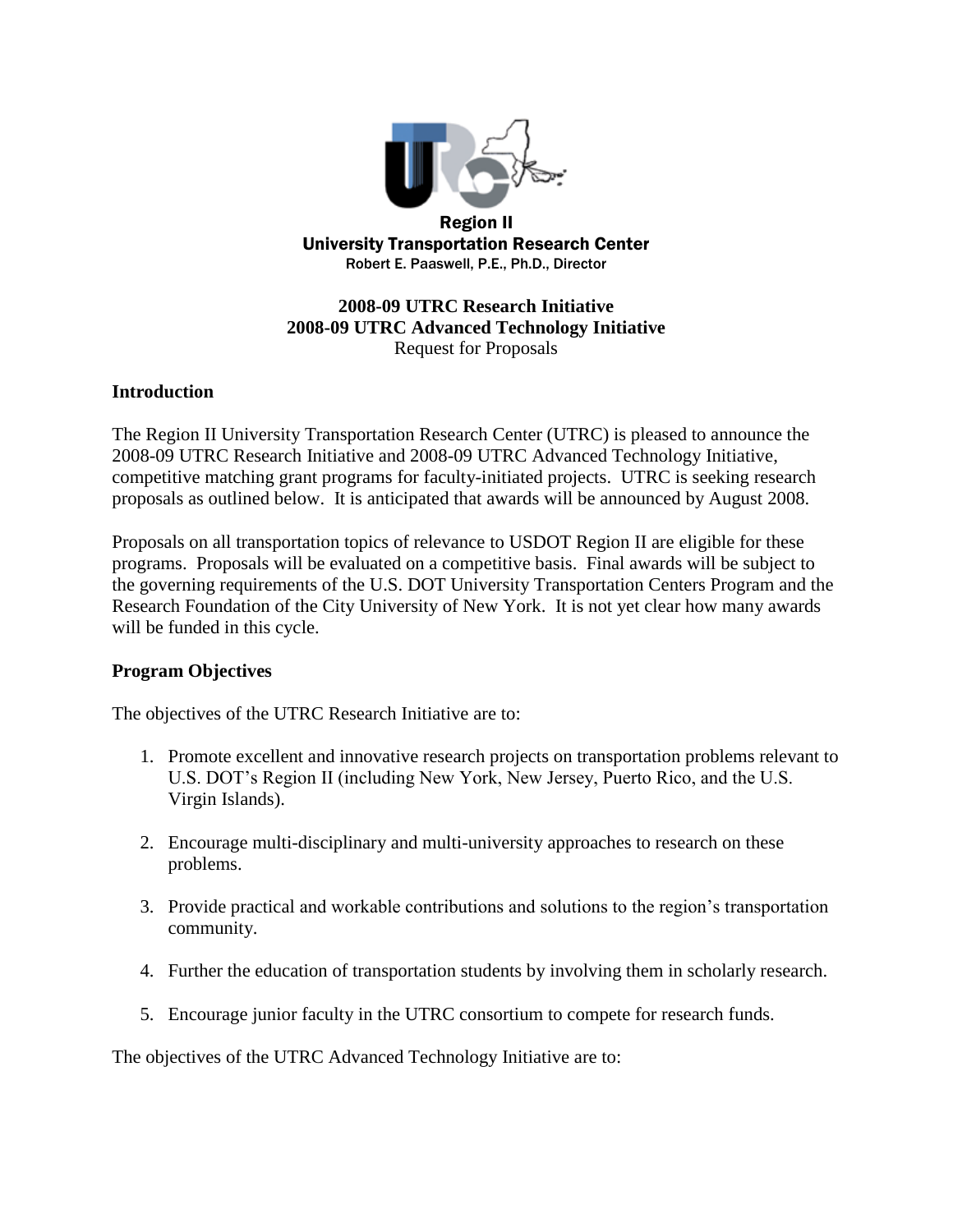- 1. Promote high-quality research on the development, demonstration, or implementation of advanced technologies in the transportation field.
- 2. Promote collaboration between traditional fields of transportation expertise (e.g. civil engineering and urban planning) and academic research centers in advanced technologies (e.g. nanotechnology, photonics, wireless communication technologies).
- 3. Encourage partnerships among universities, public agencies, and the private sector.
- 4. Provide practical and workable contributions and solutions to the region's transportation community.
- 5. Further the education of transportation students by involving them in scholarly research.
- 6. Encourage junior faculty in the UTRC consortium to compete for research funds.

# **Abstract Requirements**

Starting this year, proposals are to be submitted in two parts. We are requiring that an abstract of your proposal be submitted early to facilitate recruitment of reviewers. We expect that this will help expedite the review process once the full proposals are received.

Abstracts should include: the names and affiliations of the Principal Investigator and any co-PIs, the title of the project, and a brief description of the problem, proposed approach, and work effort in 400 words or fewer.

Abstracts must be received by Ellen Thorson (ethor@utrc2.org) by **Monday, April 14, 2008**.

# **Proposal Requirements**

Full proposals must include the following elements:

1. A cover page, following the form in the [Cover Sheet for Other UTRC Proposals](http://www.utrc2.org/research/assets/UTRC-GeneralCoverSheet.doc) on the UTRC website. A lead institution and Principal Investigator (PI) should be clearly identified. The Principal Investigator must be a faculty member of a member university of the UTRC consortium.

- Proposals should indicate on the cover page which program (UTRC Research Initiative or Advanced Technology Initiative) the application is for.
- Proposals are to be signed by an official authorized to commit the university in contractual arrangements. If the proposal is successful, the lead institution will be the prime contractor with the CUNY Research Foundation.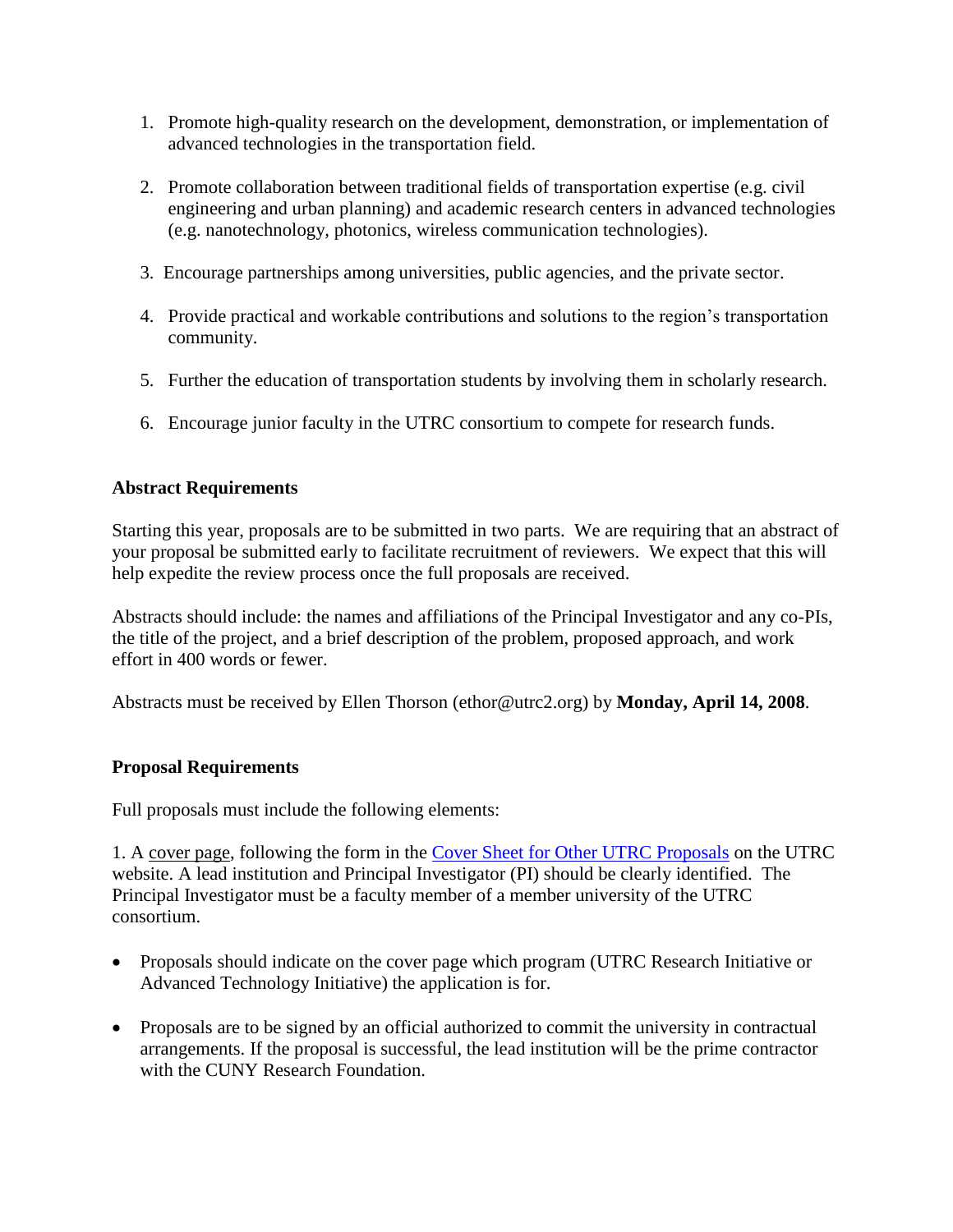- Research proposals involving well-structured teams from two or more institutions are encouraged. Such proposals should be submitted as a single entry with appropriate budget and signature documentation from each institution.
- 2. The main proposal narrative, not exceeding 4,000 words, describing in more detail:
	- a. The problem being addressed, and its relevance to the region.
	- b. The research approach.
	- c. How this project relates to other work being done on this topic.
	- d. Description of deliverables the research project will produce. This must include a one- to two-page research brief summarizing the methods, findings, and significance of the research project in non-technical language, suitable for distribution to transportation agencies and policymakers.

3. Proposed tasks and timeline. Each task or subtask should be associated with a timeframe, a specific deliverable, and a percent of effort toward the total budget.

4. Listing of research obligations of key project personnel for the 2008-09 Academic Year, including both UTRC and non-UTRC projects that will be underway during that time.

5. Brief curricula vitae of all principals responsible for the study (not to exceed two pages each).

6. A budget, using the [Template for UTRC/NYSDOT/NYMTC Budget Proposal](http://www.utrc2.org/research/assets/nysdotbudgetproposal.xls) on the UTRC website:

- Each proposal must include a detailed estimate of the time and cost to perform the work, including the billing rate for each person.
- Proposals should include funding for at least one graduate student researcher.
- Proposals should include funding to present research findings at one academic or professional meeting.
- No faculty member can receive funding from UTRC exceeding 50% of his/her academic year's time.
- UTRC's financial contribution must not exceed \$50,000 and should be fully matched with a non-federal source of funds. Eligible sources of matching funds include hard or in-kind sources of funds from state or local transportation agencies; foundations, business, or civic organizations; or faculty release time or student tuition reductions provided by the university. Sources of matching funds must be documented on a letterhead of the sponsor agency. Proposals that are not able to identify sufficient matching funds are still eligible for consideration in this program. Please contact Camille Kamga before you submit your proposal if you need guidance on budget preparation or potential sources of a match. We will also circulate proposals to potential funding agencies.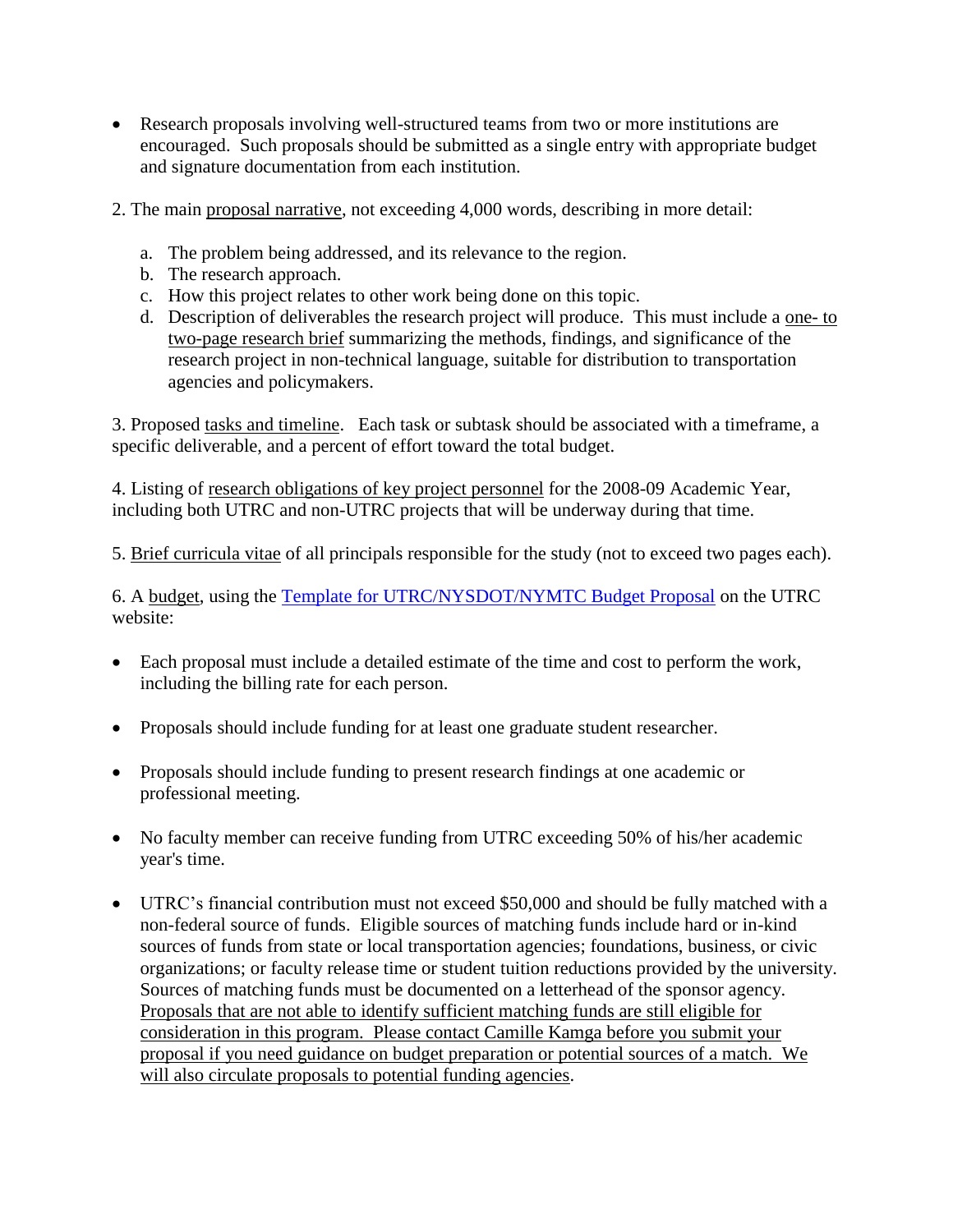Full proposals must be submitted electronically to Ellen Thorson at ethor@utrc2.org by **Monday, May 12, 2008**. In addition, one signed original of the proposal should be mailed to:

Ellen Thorson University Transportation Research Center City College of New York, MR-910 New York, NY 10031

## **Selection Process**

Proposals will be reviewed by an ad hoc committee of researchers at other transportation centers, and by practicing professionals at agencies/industries within USDOT Region II. They will score proposals according to following criteria:

- A. Originality and timeliness of topic.
- B. Quality, clarity, and feasibility of research plan.
- C. Validity of data and research methods.
- D. Likelihood of producing useful information and insights.
- E. Qualifications of Principal Investigator(s)

F. Relevance to needs and problems in Region II and UTRC's theme of "Planning and Managing Regional Transportation Systems in a Changing World."

The UTRC Director and Executive Committee will consider the ad hoc committee's rankings in making the final selection of projects. In addition to the considerations listed above, special consideration will be given to projects that:

- Use UTRC's limited resources efficiently
- Are led by junior faculty members
- Involve graduate or undergraduate students

Proposals will be sent to outside reviewers shortly after the closing date, with reviews due at UTRC approximately 45 days later. The ad hoc review committee then will consider the reviews and rank the proposals. The UTRC Executive Committee will meet to select projects for funding or partial funding and to make other budget recommendations.

UTRC staff will review all budgets for compliance with UTRC rules and will inform all PIs of the status of their proposals after submission.

## **Other Research Policies**

Researchers are expected to acknowledge the support provided by the UTRC in all presentations and publications resulting from the research. UTRC will not knowingly support research that is being funded or proposed for funding in whole or in part by other agencies or organizations